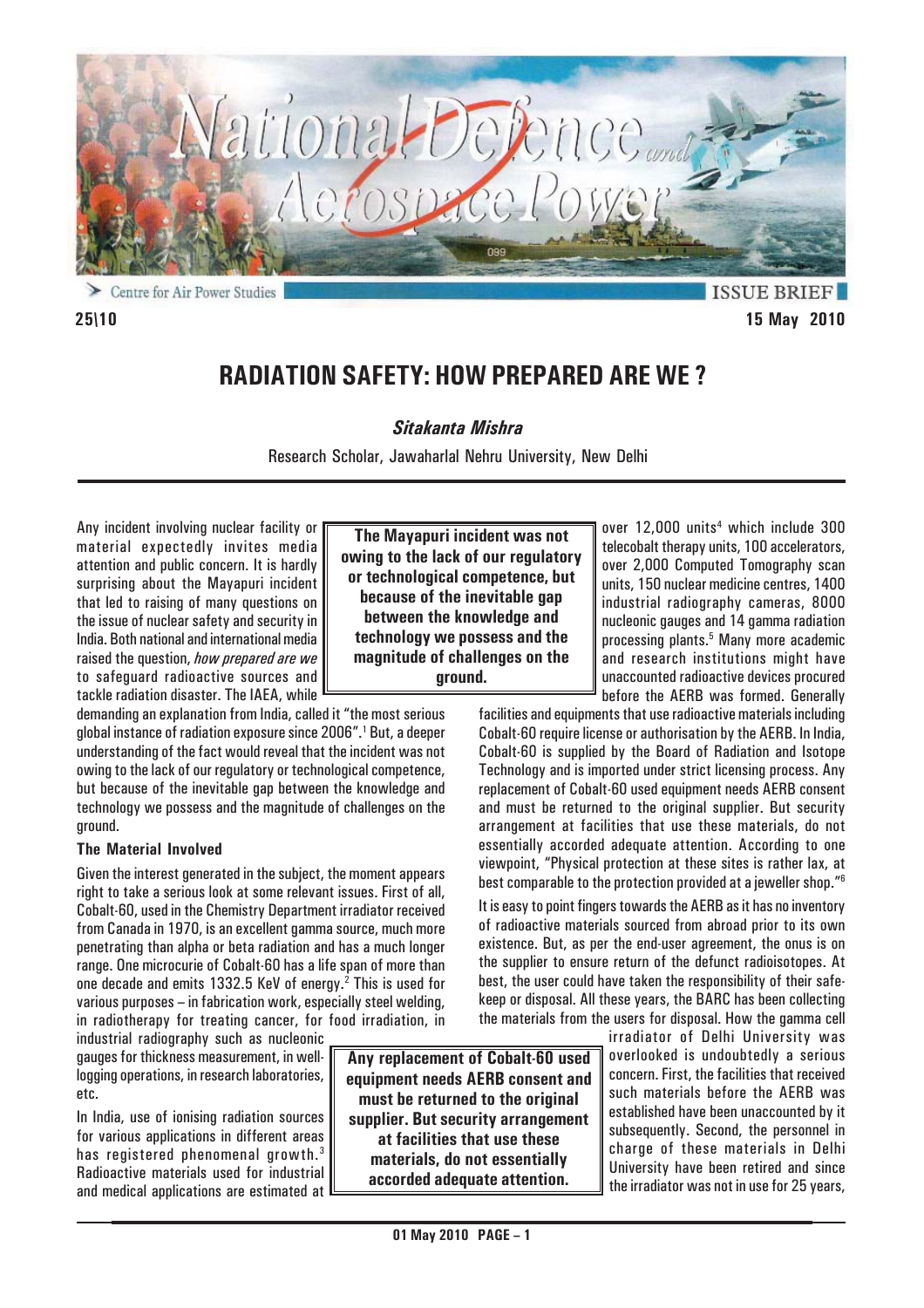## Centre for Air Power Studies

it was completely forgotten by the subsequent staffs in charge that it contained radioactive material. Third, neither the scrap market is equipped with radiation detection devices nor the scrap workers have any radiation awareness. So there exist serious gaps at each level, starting from the suppliers' responsibility to the users' onus, from waste disposal to the public awareness.

This does not mean that India has no capability to safeguard its radioactive sources or to quickly respond to radioactive disaster. In fact, Delhi Police could promptly trace the source of supply and BARC could effectively contain the situation. Also the medical team responded efficiently in saving some life. But what is worrisome is our complacency and callousness about possible accidents like this which no one has ever imagined. Considering the magnitude of radioactive materials used in the country

and the security arrangement in place, there would be no guarantee that a Mayapuri like incident will not happen again.

Indian vendors get large scrap consignment from distant places. They are transported to shiprecycling yard or industrial areas in the country that receive consignments from other countries. In India, Alang in Bhavnagar district of Gujarat recycles half of all the ships salvaged around the world.

Even some scrap recovered after the collapse of the twin towers in the US is claimed to have come to Mayapuri.7 Dealers in this market get scrap metals "from across the world", and "mostly from China".<sup>8</sup>

#### **Who's Folly?**

According to the National Hazardous Waste Management Strategy (2009) estimates, there are about 30,000 industries generating hazardous waste of the order of 6 Million Tonns per annum in the country.<sup>9</sup> As per the Hazardous Waste regulations, industries are required to store hazardous waste for a period not exceeding 90 days. The waste could either be recycled or disposed off in captive or common Treatment, Storage and Disposal Facilities (TSDF) available in every state. In this case, how this scrap from Delhi University slipped into the market is a matter of speculation.

As far as control over such material is concerned, Section 17 of the Atomic Energy Act 1962, specifically referred to making ensure safe use of radiation generating plants. Before the AERB was set up in 1983, the Directorate of Radiation Protection (DRP) was responsible for radiation protection programme including radiation surveillance in hospitals, industries and research institutes. It suggests that the coordination between the DRP and AERB was absent after the former was established. However, the

**What is worrisome is our complacency and callousness about possible accidents like this which no one has ever imagined. Considering the magnitude of radioactive materials used in the country and the security arrangement in place, there would be no guarantee that a Mayapuri like incident will not happen again.**

#### **ISSUE BRIEF**

AERB protocol prescribes strict regulations for their supply, maintenance, and disposal. It recommends the design, transport packaging, surveillance procedures through the Review Committee for Applications of Radiation (SARCAR) for all non-DAE installations. To receive and operate radiotherapy machine, the minimum requirement prescribed with fixation of responsibilities (Atomic Energy Rules 2004) are (a) hospital – the owner, (b) a licensee – head of the institution, and (c) radiation safety officers (RSOs). High intensity sources such as teletheraphy units, accelerators and radiation processing units require an RSO at Level III (most qualified), diagnostic nuclear medicine applications require RSO at Level II and simple diagnostic radiography units need to employ an RSO at Level I. Any other facilities that use radioactive material require individual license or authorisation by the AERB. The SARCAR recommend granting of

authorisations for disposal or radioactive wastes generated in medical, industrial, agriculture and research applications under the Atomic Energy Rules 1987. Particularly, the Radiological Safety Division (RSD) is responsible for carrying regulatory inspections of all non-DAE radiation facilities. The gamma radiation processing plants are inspected once a year while radiotherapy units are inspected once in three years. Surprise

inspections are also conducted periodically. Any unit that fails to carry out their duties as per AERB stipulations are asked to surrender their authorization certificates, and radiography sources are recalled.

A large number of radioactive consignments, nearly 80,000 per year, containing radioactive materials are being transported within, and many more also transit through, the country. A Committee on Safe Transport of Radioactive Material (COSTRAM) therefore has been constituted in May 2003 to review safety aspects of transport of these materials.

It may be true, many medical equipment under AERB's supervision are either defunct or malfunctioning but they nevertheless are controlled and on number of occasions the AERB has taken disciplinary actions against units for violating safety norms. In April 1995, the AERB sent directives to the Medical Superintendent of a Hospital in New Delhi and to the Health Secretary of Delhi State. Another such action was taken in October 2003 necessitating a ban on radiotherapy treatment by a unit in Delhi. While discharging these regulatory functions, the AERB also effectively handles problems of missing and orphan radioactive materials. In September 1993, it recovered three radioactive sources in Coovum River,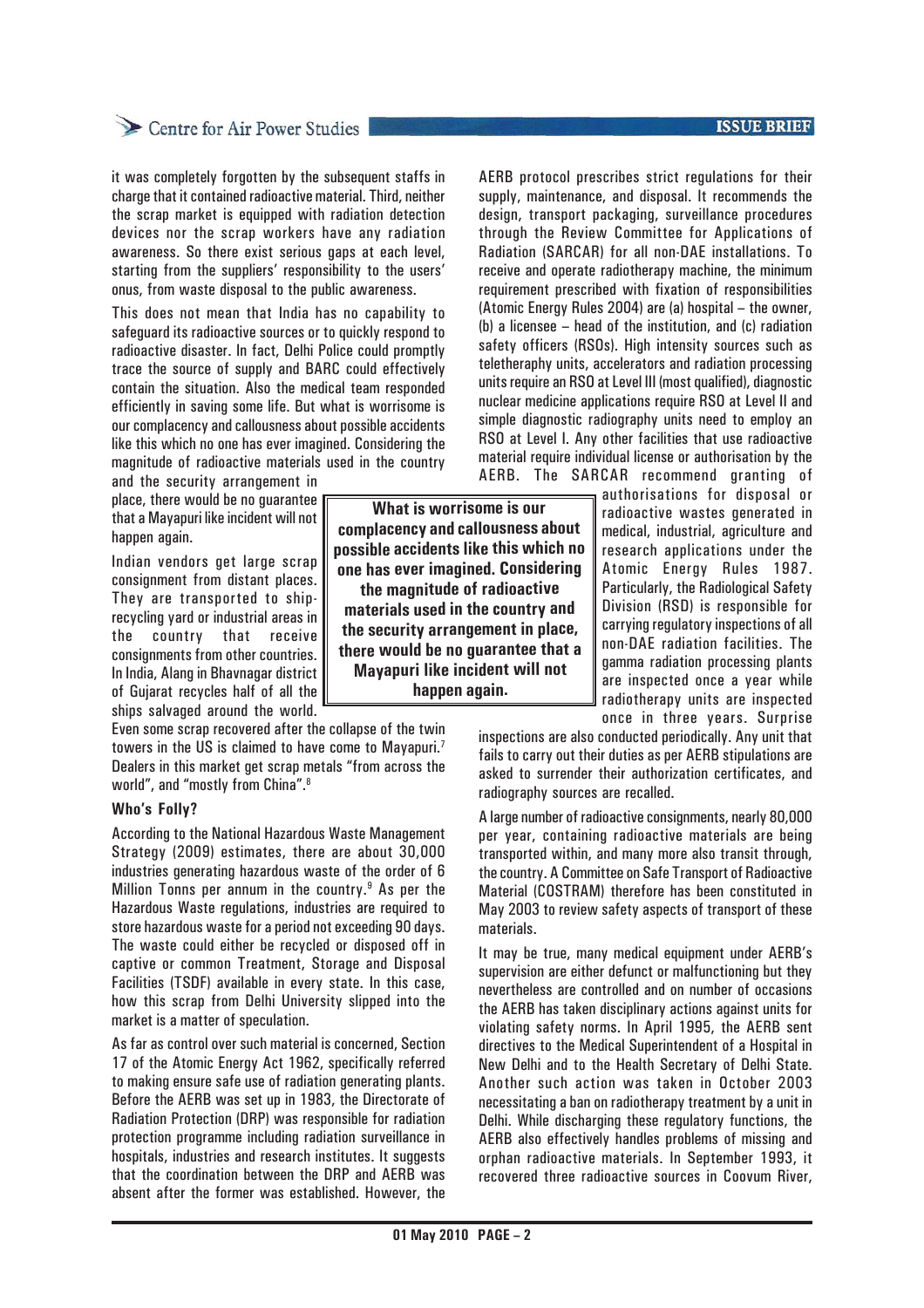### Centre for Air Power Studies

allegedly stolen from the premises of a foreign company engaged in oil well-logging operations. Regarding the Mayapuri incident, one should understand how the 'Operation Cobalt' by the BARC team made the area safe by promptly locating and recovering the materials amidst huge scrap within 24 hours.

#### **How Prepared Are We?**

Though India has bad record of implementation, nevertheless it has formulated appropriate regulations, devised technological equipments for prompt response. A network of 18 Emergency Response Centres (ERC)<sup>10</sup> with skilled Emergency Response Teams (ERT), comprising the Aerial Survey Team (AST), Field Monitoring Team (FMT), Source Recovery Team (SRT), Assessment and Advisory Team (AAT), Medical Team (MT) and Bioassay Team (BT), have been established in different parts of the country, with BARC (Mumbai) as the nodal agency. As per provision, in case of any such incident, an urgent response would be extended after conducting a Quick Impact Assessment (QIA) through Impact Assessment Software (IAS) specially developed in BARC to predict the impact. As per the

arrangement, the ERC nearest to the site of such incident will be activated by the centralised Emergency Communication Room (ECR – Mumbai) of the Crisis Management Group (CMG) of the DAE, on receipt of confirmation. The CMG coordinates between various state and central agencies to facilitate an effective response to such emergencies. During past few

years, the first-responders – custom officials, police, fire brigade personnel and paramilitary forces – are being trained to handle radiological emergencies. State of the art monitoring systems and methodology are developed and kept in readiness in various parts of the country. Systems already developed by India and in operation are:

1. The radiation detection devices or sensors are installed at vital places like airports and sea ports;

2. The Aerial Gamma Spectrometry System (AGSS) has been developed to be installed in aircraft for quick impact assessment by aerial surveys. Aerial Monitoring Methodology is developed for the quick assessment of large scale ground contamination, locating and identifying radioactive orphan sources, tracking of radioactive plume;

3. The Environmental Radiation Monitoring with Navigational Aid (ERMNA) system for periodic mobile radiation monitoring of major cities;

4. The Compact Aerial Radiation Monitoring System (CARMS) for remote aerial monitoring;

5. The Environmental radiation monitoring systems (Indian Environmental Radiation Monitoring Network-IERMON)

**ISSUE BRIEF** 

with data transfer facilities to Emergency Response Centres;

6. For effective counter-measures and rescue operations, the Geographical Information System (GIS) is used to obtain details of the shelter locations, road network, buildings, population density, water bodies, agriculture, etc. of an affected area to initiate urgent protection actions; and

7. Environmental radiation monitoring is conducted by state of the art systems like CARMS, ERMNA, AGSS, etc. by aerial survey, sea, road and rail routes. Till March 2007, at least 13 major aerial surveys have been conducted on different cities of the India.

However, there is always scope for improvement given that there may be gaps in actual application. The existing safety and security arrangement seem to be focussed more on nuclear power plants. So far, disaster involving any Indian nuclear plants is nil, probably owing to stringent security and safety arrangements in and around the facilities. In the same way, security of radioactive material used in other facilities requires to be given equal attention.

> Unfortunately, level of public awareness about radiological materials is abysmally low. Regular training courses are arranged by nuclear power plants for the public of surrounding area but no curriculum on radiation awareness is prescribed in schools or in other institutions in the area. Also there is lack of adequate numbers of trained police

and medical personnel to carry out prompt detection and action in this regard. Perhaps the scientific-political leadership is extra cautious to avoid unnecessary public panic as the popular perception on anything radioactive is blurred. Therefore, the DAE and AERB face a dual challenge of dealing with risks involving the safety of nuclear materials and inadequate public perception.

#### **Magnitude of the Challenge**

Inspite of all regulatory-technical arrangement in place, it can never be said with utmost certainty that incidents like Mayapuri may never recur again. Our systems, even though efficient, have not been able to monitor the circulation of these materials laterally. The Mayapuri incident indicates the obvious gap that exists between the degree of our preparedness and the magnitude of challenge on the ground. Firstly, the task of monitoring each and every material used in innumerable places scattered across the geography is stupendous. For example, by 2008, only the number of diagnostic X-ray units registered in the country stands at 50,000 approximately. Secondly, with limited resources at India's disposal, sustained outreach and individual monitoring of each and every unit is difficult. Thirdly, high level of

**As India is preparing for a giant step in nuclear energy production and more nuclear materials would be used in the decades ahead, more innovative ways of reaching out to the gaps in our system of monitoring, response and damage control will have to be found.**